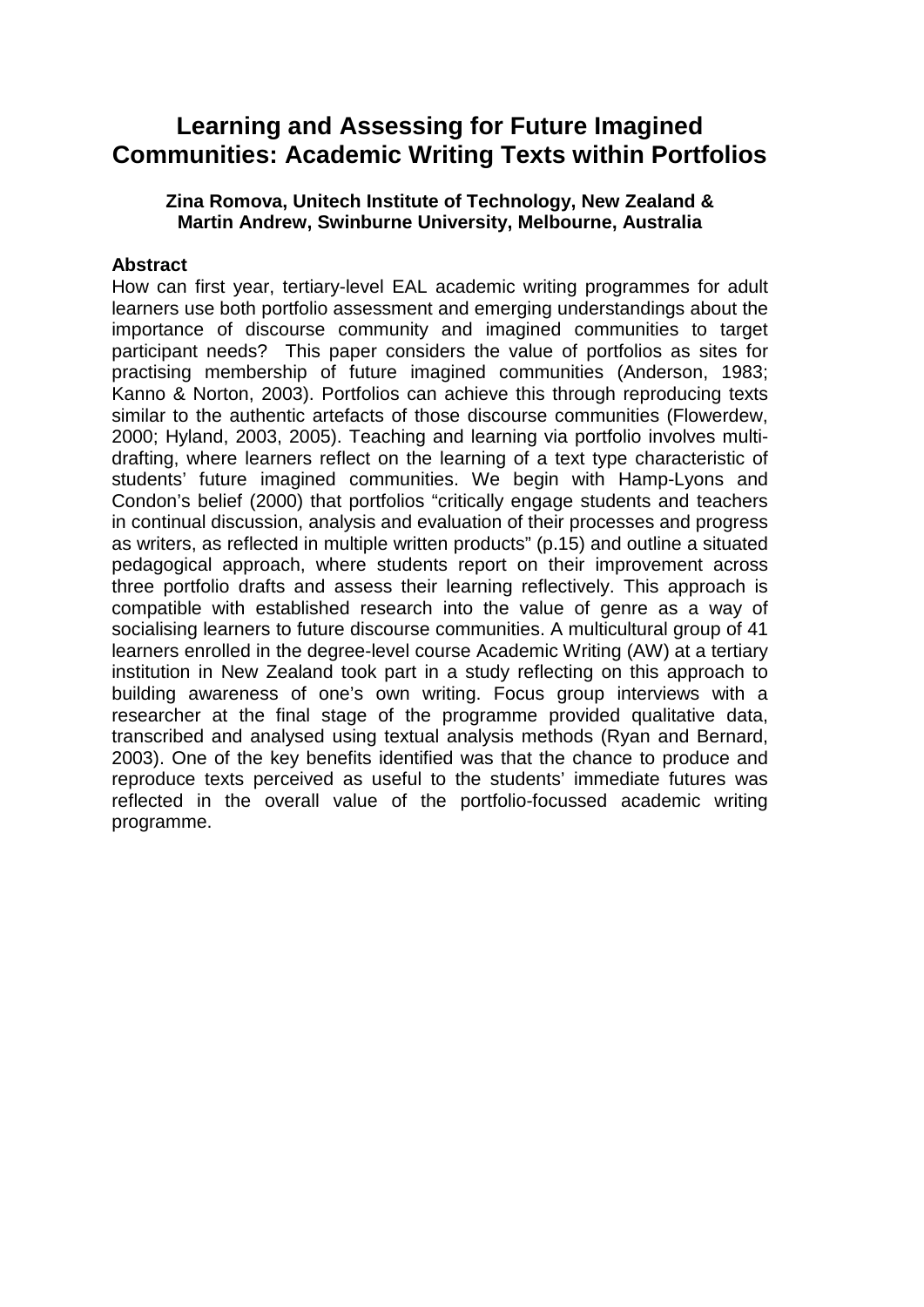## **1. Introduction: Portfolios, Community and Academic Writing**

How can first year, tertiary-level EAL academic writing programmes for adult learners use both portfolio assessment and emerging understandings about the importance of discourse community and imagined communities to target participant needs?

To answer this question we assume that such Academic Writing (AW) programmes need to base the production aspect of students' output on texts characteristic of those likely to be encountered in their future educational, workplace or professional destinations. Since portfolios provide multiple opportunities for rehearsing a variety of text types, creating an "album of literacy performances" (Ferris & Hedgcock, 2005, p.322), it follows they are a logical focus for this output as well as a valid site for learner preparations for future learning contexts. This paper discusses the value of portfolios as vehicles for rehearsing membership of future imagined communities (Anderson, 1983; Kanno & Norton, 2003) through reproducing texts similar to the authentic artefacts of those discourse communities (Ramanathan & Kaplan, 2000; Flowerdew, 2000; Borg, 2003; Hyland, 2003, 2005).

Hamp-Lyons and Condon asserted that portfolios "critically engage students and teachers in continual discussion, analysis and evaluation of their processes and progress as writers, as reflected in multiple written products" (2000, p.15), Since then, Ferris and Hedgcock (2005), amongst others, have reconsidered the nature of the critical engagement involved in producing multi-draft portfolios, and the learner benefits from such engagement. Recent studies suggest that portfolios can offer such bi-products (Katznelson, Perpignan, & Rubin, 2001) and advantages as maximising formative learning occurring within the key sites of participation (Lam & Lee, 2009) and promoting meta-cognition, particularly in the context of learner reflectivity on the development of autonomous use of literacies associated with academic writing (Cotterall & Crabbe, 1999; Hyland, 2000; Adamson, 1993; Granville & Dison, 2005; Lucas, 2008).

More specifically, studies reveal that these literacies generated during students' participation in portfolio-focussed programmes include enhanced reflective capacity (Woodward, 1998; Reynolds 2000; Kathpalia & Heah, 2008) leading to more self-reflective awareness of one's own text and of academic literacies. This in turn may lead to responsive learning through peer feedback (Murray, 1992, 1994; Rollinson, 2005; Zhao, 2010), listenership during midcourse tutor conferences (Farr, 2003; Williams, 2004; Ferris & Hedgcock, 2005) and response to written feedback (Weigle, 2002; Leki, 2006; Hyland & Hyland, 2006; Hamp-Lyons, 2006). These literacies can also be specific subliteracies such as enhanced understanding of paraphrasing (Keck, 2006), self-editing (Xiang, 2004; Ferris, 2005; Andrew, 2005; Vickers & Ene, 2006) or brainstorming (Rao, 2007). The iterative, recursive nature of multi-drafting provides them with such aspects of academic writing literacy as self-editing and the insight to reorganise academic texts by applying target genre and discourse knowledge. To do this is to teach AW texts as understanding the linguistic and generic discourse community of particular academic genre (Flowerdew, 1993;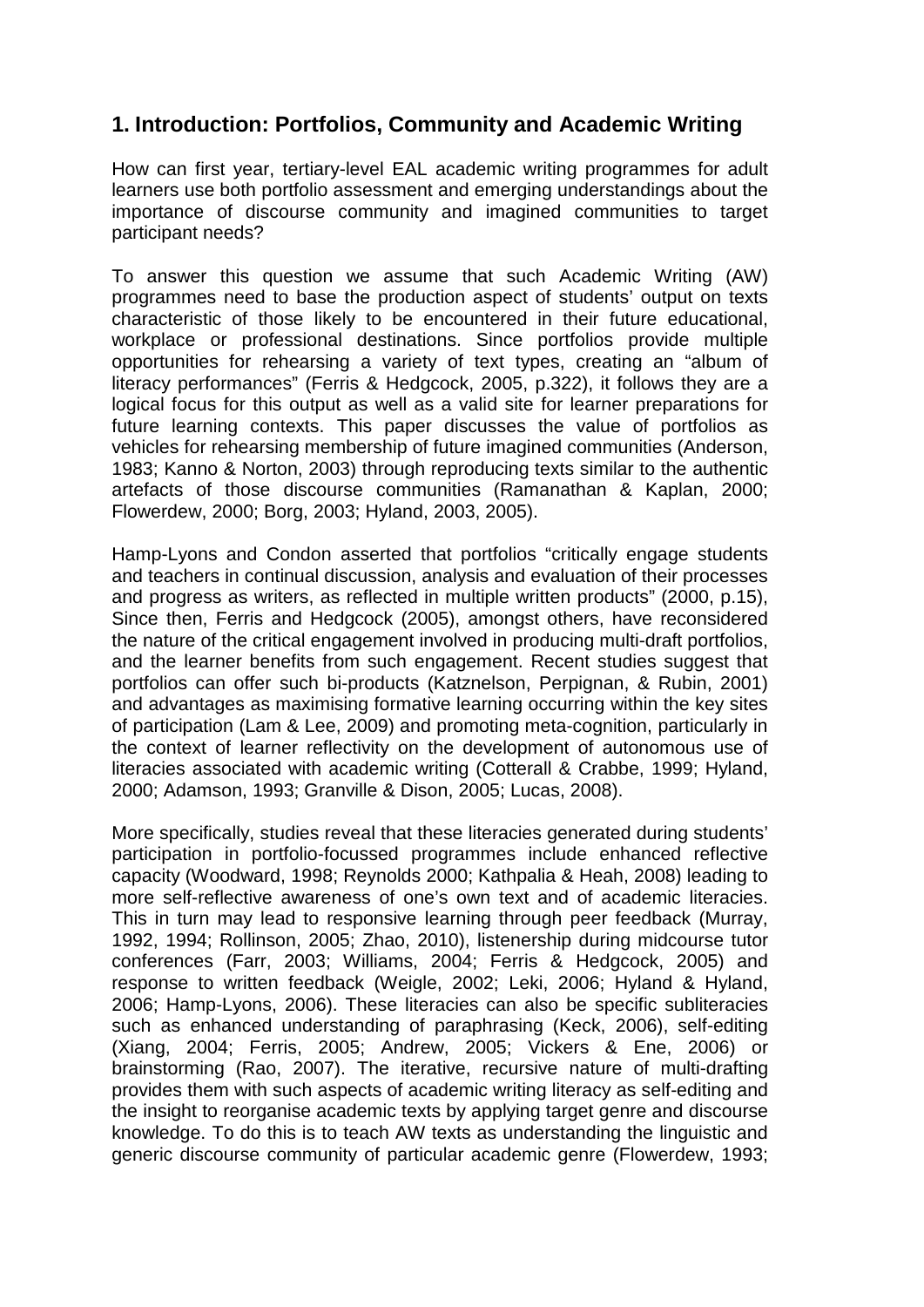Swales, 1988; Johns, 1995; Ramanathan & Kaplan, 2000; Clark, 2003; Hyland 2003, 2005; Kim & Kim, 2005).

Instruction of AW by multi-draft portfolio is an effective teaching, learning and assessment tool both because it provides a formative feedback loop and data about learners' cognitive operations, and because it enhances learners' understanding of writing as a socially-situated process (Gee, 1996) providing for participation in "language socialisation" (Duff & Hornberger, 2008). It develops learners' understandings of generic text types as flexible goals from likely target discourse communities (Ramanathan & Kaplan, 2000) not as the ideologically-bound models Canagarajah (2001, 2002) and Casanave (2004) suspect emerge in a writing programme ignorant of critical identity-related and culturally-fraught issues. Throughout sections 2, 3 and 4 we discuss the role that portfolio writing can have in socialising learners to their short-term target discourse communities.

### **2. Context of the study and participants**

The study occurred within 'AW', a paper on a BA (EAL) programme in an Auckland tertiary institution. A diverse group of 41 subjects (14 male and 27 female, aged 17 to 39) included first-year BA (EAL) major students and institute-wide degree-level students taking the course to develop their ability to write and succeed in their major subjects. The paper is at Level 5 on the national framework of assessments, that is, first year tertiary. Entry requirements are an IELTS Band 5.5 or equivalent. The participants come from a variety of countries: China, Hong-Kong, Taiwan, Korea, Japan, India, Iran, Russia, Mexico, Germany, Somalia, Ethiopia and Kuwait.

#### *2.1. The course 'Academic writing'*

The 14-week course is made up of 6 contact hours per week and follows Brown's (2002) prescription for curricular development. The assessment includes a performance-based component in the form of regular weekly multidraft formative written tasks presented as a portfolio to be graded summatively at the end of the semester. The portfolio tasks vary in text types: from academic description and evaluation to the argumentative essay, incorporating micro- and macro-level writing and learning. The structure of the course is such that the portfolio and the regular work on its tasks provide the development of a range of strategies for the final timed classroom essay assessment. The portfolio procedure adopted in the study comprised collection, reflection and peer and ongoing teacher feedback (Hamp-Lyons and Condon, 2000).

#### *2.2. Portfolios in AW*

In foregrounding portfolios as instruments of learning, teaching and assessing, we emphasise their role in socialising learners to target discourse communities (Ramanathan & Kaplan, 2000; Borg, 2003). This role is enhanced by midcourse tutor interviews, pair and group work involved in workshopping learners' early drafts, and by understanding that chosen text types are the kinds of texts found in the learners' destination communities, namely further study in such subjects as English, Commerce, Nursing and Early Childhood Education. This course is situated in the students' past and current experiences as they are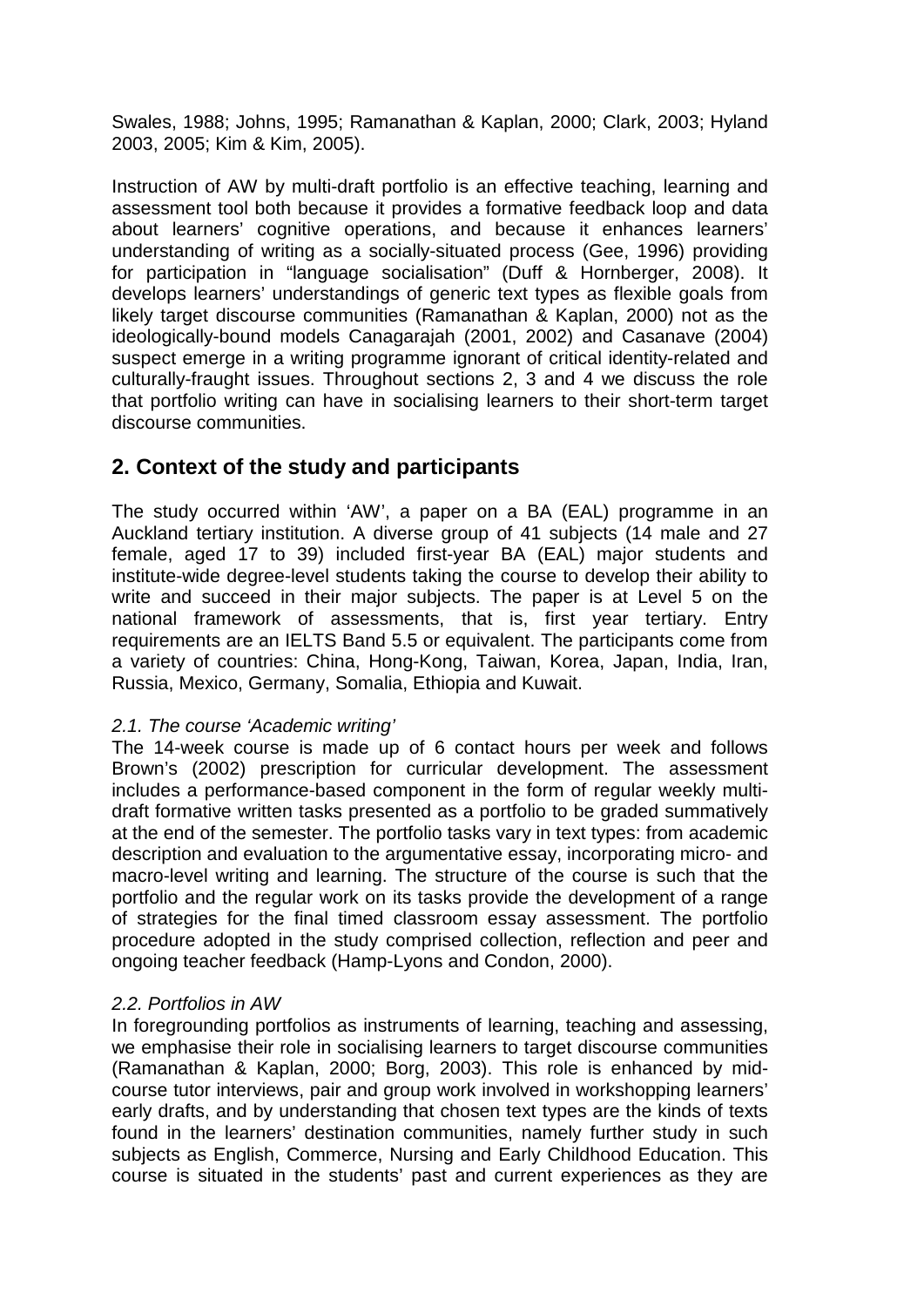embedded in the very institutional practices required by the university community. The AW course aims to prepare students to join the multiple activities of their future academic community.

#### *2.3. Multidrafting and reflectivity in AW*

We consider how the processes of multi-drafting and reflexivity work within the context of the portfolios. With each first draft, students are required to submit a reflective commentary responding to prompts about (a) the purpose of the task, the requirements in terms of content, text organisation, discourse and language features for each of the text types, and (b) what they have learnt from writing the text, what their difficulties have been and how they would work to improve the areas of difficulties themselves. With the second draft, the students submit another piece of reflective writing, answering the question of whether the teacher's feedback to the first draft and their own assessment of the writing and learning correlated. They identify areas of weaknesses and select those to work on urgently.

The reflective component of learning, teaching and assessing by portfolio points to a formative function (Andrew, 2005; Lam and Lee, 2009). Such formative strategies, together with the pedagogical interventions of teacher conferencing, peer review and collaborative group work, give the course cohesion and balance the high-stakes summative focus. The criteria for assessing the portfolio are performance-based, achievement-focussed, and allow for a measure of progress, response to feedback and self-reflexivity (Woodward, 1998; Lucas, 2008). The AW portfolios comprise all drafts of work described in the curriculum plus reflections, ensuring that all AW portfolios are comparable.

### **3. Methodology**

Qualitative, grounded research approaches provide authentic, reflective, evaluative insights of real learner experience. Our data comes from transcriptions of open-ended focus group interviews (of 4 or 5 participants), recorded in weeks 3 (start) and 13 (end) and conducted by a researcher external to the teaching team. Interviewing was repeated over three intakes, with data collected from 41 students. This method adopts the rationale of openended interviewing: "the only person who understands the social reality in which they live is the person themselves" (Burns, 2000, p.425). The phenomenological emphasis on the learner allows researchers access to participants' words. Triangulation data comes from mid-course tutor interviews and student reflections. We also have the complete portfolios themselves for evidential use in future studies.

#### *3.1. Focus group interviews*

For the focus group interviews, students volunteered themselves into groups of four or five. The interviews were semi-structured and lasted 30 minutes. After the students completed AW, the interviews were transcribed. Students had the chance to check the transcriptions for accuracy. Two researchers, the interviewer-researcher and the teacher-researcher, used open-coding to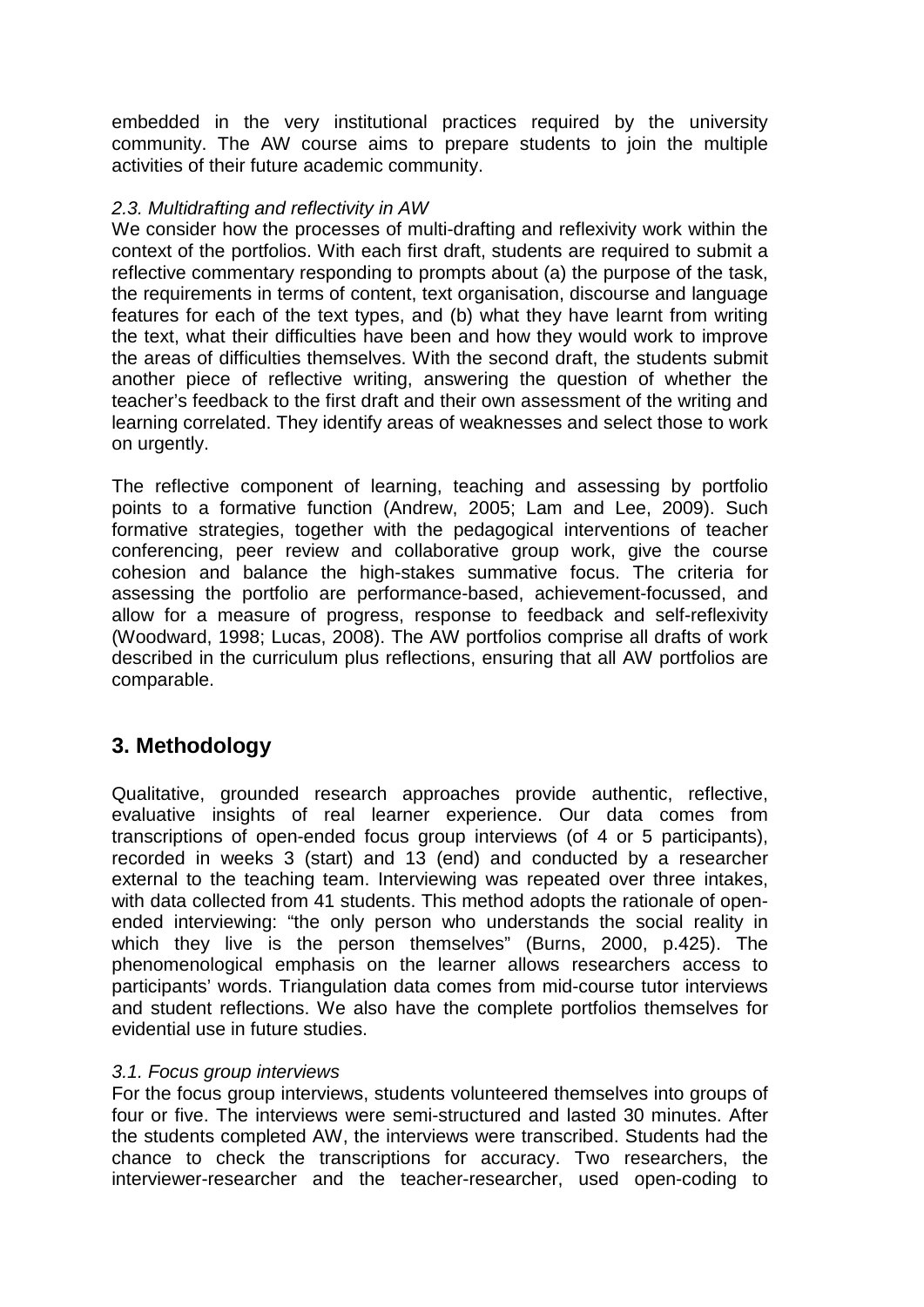analyse the transcriptions. All participants gave their permission for their words to be quoted, and all quotations reported here are attributed to pseudonyms.

Our method aligns with Sandelowski's (1995) in nursing. She describes closely reading the material, identifying key storylines in an attempt to understand everyday practices and underlining key phrases 'because they make "inchoate sense" (p.373). The researchers used a holistic, instinctive, multiple-technique method to bring out "indigenous themes" (Patton, 1990). This method draws on recognized 'word-based' and 'scrutiny-based' techniques of observation (Ryan & Bernard, 2003). Other analytic techniques are 'querying the text' to locate specific kinds of topics likely to generate major social and cultural themes (Ryan & Bernard, 2003; Brice, 2005), and Glaser and Strauss's (1967) 'constant comparison method' (pp.101-116).

In week 3, students were asked about their past experiences of academic writing, their reasons for enrolling in the course, their strengths and weaknesses in writing, and their hoped future imagined communities where they would use their improved academic writing.

In week13, students were given a card asking how the following aspects of the course had impacted on their understanding of AW and to respond freely:

- Regular writing, feedback and follow-up in an assessed portfolio
- Increased learning about structure and discourse
- Understanding about the features of academic writing
- Building literacies, e.g. editing, proofreading, following up corrections.

Groups were then guided to answer key questions:

- In the light of your learning on AW, when you have a writing task in any academic subject, how will you approach it now?
- What are the main challenges for you in writing an academic text?
- How will AW be useful to you in your future life?

#### *3.2. Reflections on portfolio tasks*

The student portfolios provide rich data about learners' attempts to produce accurate, authentic, generic text-types. Reflections, as Hamp-Lyons and Condon (2000) write, "describe, explain, or otherwise account for the samples included" (p.4). The learners regularly wrote reflections of 250 words accompanying their first and second text drafts. These reflective writings contain answers to the question on the purpose of the written task, the learning that has occurred in the course of fulfilling the task, students' self-reports about areas of progress or lack of progress, and projections about what actions they need to take to ensure progress after they finish AW. Analysis of our data using the coding methods mentioned above (Sandelowski, 1995; Ryan & Bernard, 2003) enables us to identify how students see multi-draft portfolios as useful for developing their AW strategies with particular focus on how their understandings of discourse and genre have evolved and the effectiveness of literacies they have adopted.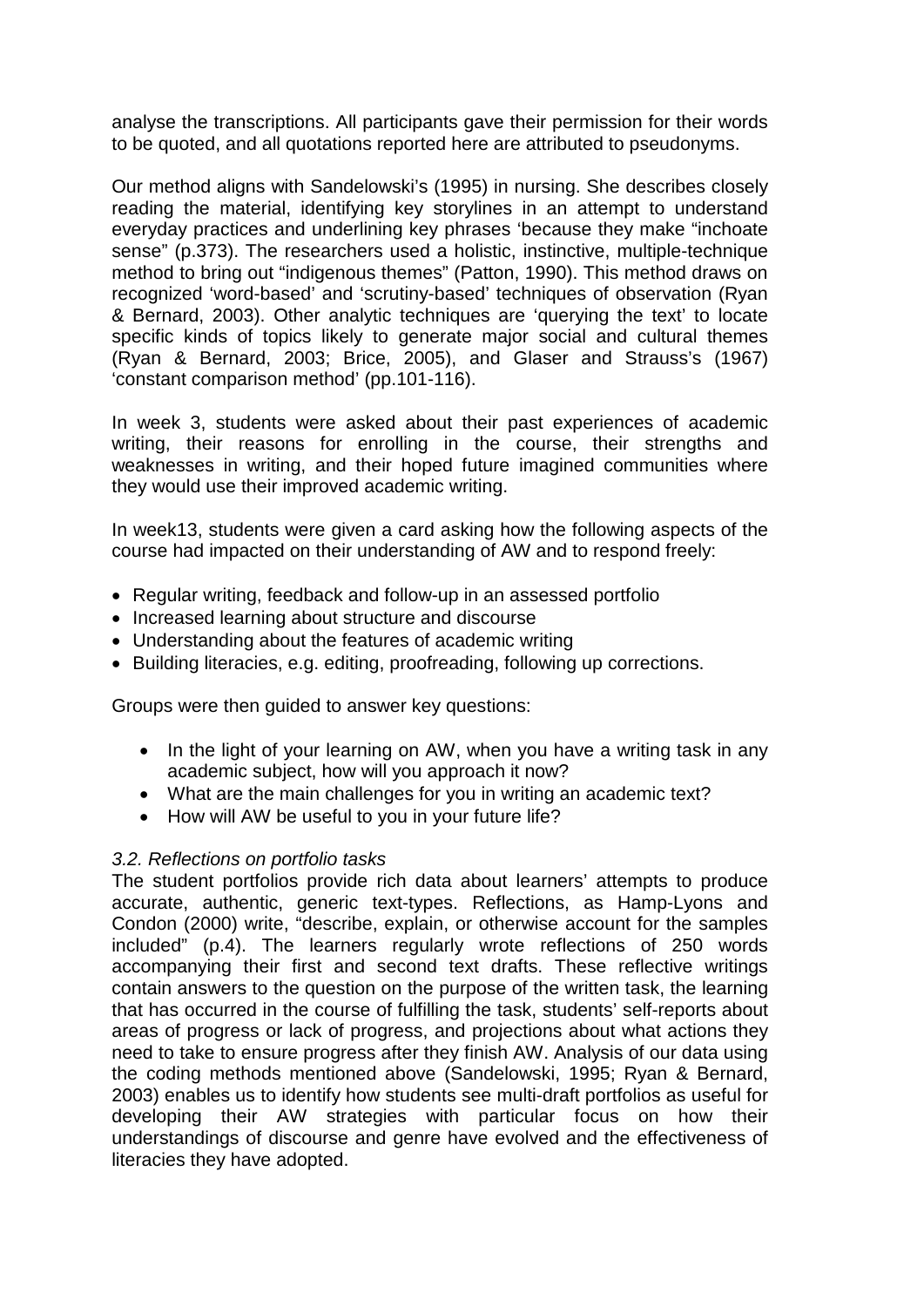### **4. Literature Review**

#### *Imagined communities and discourse communities*

The concept of "imagined community" (Anderson 1983; Norton 2000; Kanno & Norton 2003; Murphey, Chen & Chen 2005; Norton & Gao, 2008) can be applied to EAL AW since the students have in their minds idealised visions of themselves as members of future academic, local, national or professional communities using particular language in specific ways. Beyond the classroom our students have imagined communities. For instance, Ferenz (2005) has shown that learners' involvement in social networks provides them with additional investment in the classroom. Abasi, Akbari and Graves (2006) demonstrate student perception of the importance of imitation as a strategy for creating texts characteristic of postgraduate discourse communities, and imitation that can lead to what teachers might see as plagiarism. As our description of participants indicated, the learner's voice desires to achieve a good job (either in New Zealand or their home community), participate in higher education or go to a better university in a course of their choice. Many imagine themselves speaking, writing and performing better English within more nativespeaker-oriented contexts. EAL learners, then, also imagine communities they wish to belong to, but as yet do not. Their imaginings can become explicit when they are asked about the contexts they imagine themselves using writing in their futures. Murphey, Chen and Chen (2005) demonstrated how EAL learners' language learning histories effectively project their investments in their future imagined communities and Norton (2000) demonstrated how learner investments are captured in diaries narrating real-world learning experiences.

Future communities are conceptualised as imagined spaces and individuals idealise community and create a sense of self through these imaginings (Anderson, 1983). Kanno and Norton (2003) believe the analogy of nationhood and community helps those desirous of belonging feel a sense of community with people not yet met (2003, p.241). Norton and Gao (2008), summarizing literature on imagined communities in language education, point out that "the people in whom learners have the greatest investment may be the very people who represent or provide access to the imagined community of a given learner" (p.114). "Imagined community", then, describes learners' investment: in our case in writing the texts characteristic of discourse communities of their imagined futures. Learner investments impact on future goals, ambitions, dream communities and desires for belonging and recognition. Murphey, Chen and Chen (2005) analysed learner histories to conclude: "as learners want to belong to a community and construct their identities as members of the group, they invest energy and time into learning how to be like those members" (p.85).

This framework allows, then, for desire to *belong* to be connected to desire to *become* while being compatible with existing studies of genre-based teaching as preparatory for entry into future discourse communities (Hinds, 1987; Johns, 1995, 1997; Grabe & Kaplan, 1996; Hyland, 2000, 2003, 2005; Borg, 2003; Flowerdew, 1993, 2000; Reppen, 2002; Woodward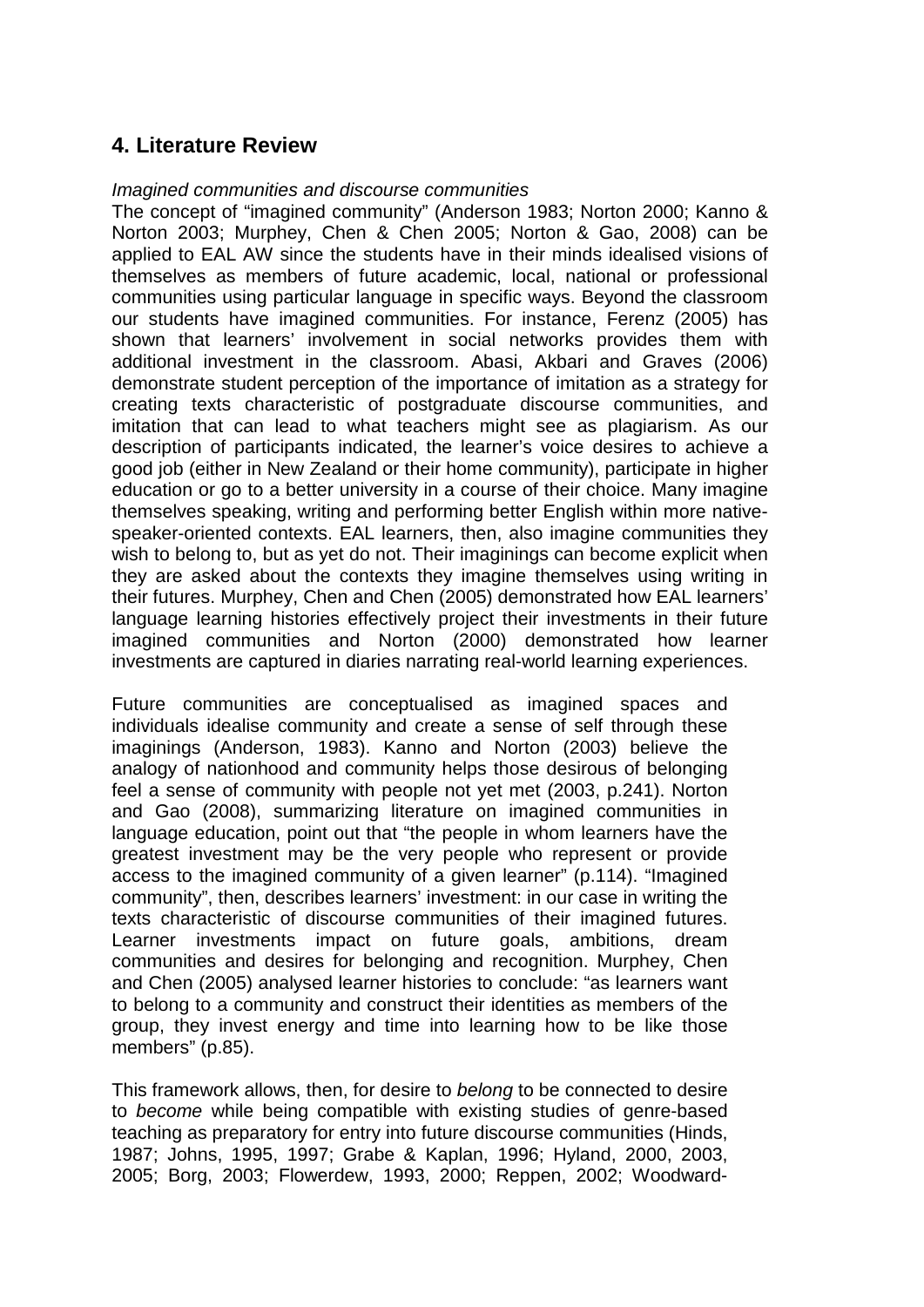Kron, 2004; Ferris & Hedgcock, 2005; Kim & Kim, 2005). As Silva (1990) put it, "learning to write is part of becoming socialized to the academic community – finding out what is expected and trying to approximate it" (p.17).

### **5. Findings**

Our study identifies a number of themes from the focus group data triangulated with student reflections and mid-course tutor interviews. Here, we describe and discuss three themes. The first of these is that the choice of text genres in the portfolio is 'valuable' for future life. Second, we consider students respond positively to learning from generic types. Third, we consider the literacies of planning and organisation inherent in the draft-focussed portfolio-based writing process.

#### *5.1 The choice of text types in the portfolio was useful*

In the week 3 interviews, twenty-five students indicated a desire to gain the AW skills required for future study in vocational subjects, namely Early Childhood Education, Nursing, Commerce and Information Technology. Mabel (Iran) pointed out, for instance, that AW skills and conventions can be applied to a business context. Five saw developing AW as part of a longer English learning journey, resulting in more professional and social interactions. Eleven others said they needed AW skills for vocational reasons, such as being able to practise medicine in New Zealand. Of the 41 interviewees, twenty mentioned grammatical accuracy and sentence structure as core needs, with eight speaking about the structuring of academic texts, five about turning research into writing and the remainder detailing such needs as the ability to write 'selecting appropriate words', 'using formal vocabulary', 'in a web' or 'in the western way'.

All were focused on future imagined communities and on the discourses seen as characterising them, for example, on: restructuring the writing to suit the genre 'academic writing' and finding the right word for the topic (Iranian female); developing the thinking skills needed to fit in with learning expectations of the genre (Iranian female); understanding the logic of the expected order – topic sentence and conclusion (Korean female); writing with formality and having the vocabulary to sustain a longer text (Iranian male); thinking in a logical and chronological order while focussing on sentence structure too (Korean female); grammar worry that "prevents you from being able to be conscious of sentence structure" (Chinese female); expectations of academic writing genre that "brings its own stress, so you can't merely focus on vocabulary" (Japanese male). Miwa (Korean) states: "...for the future I want to learn not only this argumentative essay but also other different genre of writing". Emily (Chinese) is positive: "How to improve in the future: copy some good phrases while reading, rehearse and practise them, build up the vocab. Read more and be familiar with these pronouns. There is not a shortcut to improve my English in a sudden way, but at least I have got some strategies to make it look better".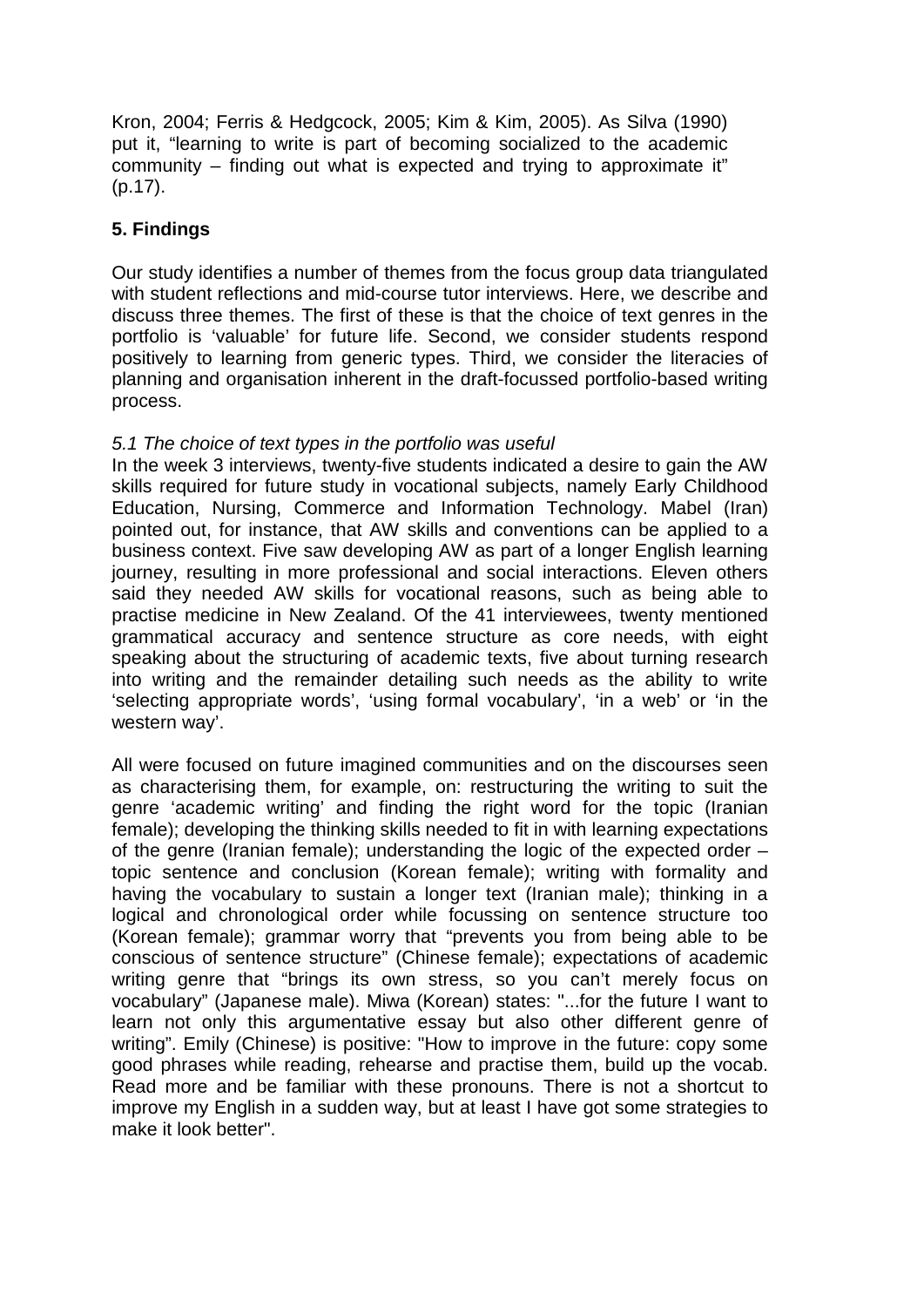In week 13, the learners commented on the usefulness of the macro- and micro-focus on task related to paragraph development and essay writing, critiquing and evaluating and writing a short researched report. William (Korean) says: **"**What I am learning to do here is related to what I want to do. I am getting ready for further study – looking into the future".

#### *5.2 Learning from generic text types helps to socialise learners into discourse communities*

Nine students comment that a genre-focussed approach with an emphasis on normative conventions can enhance their awareness of target discourse communities. German Yulia reflects: "formal reports is what I need in my future, study and work". Genre-focussing can draw attention to lexical, syntactical and discursive levels of writing. They comment that this pedagogy is more creative than that of Korea, where students look for discursively locked ways of writing, formula and models. Focussing on discursive features within the genre approach provides learners with a scaffold that did not exist in their home cultures. Farina remarks that Kuwaiti students "have to write, but they don't have to be very serious about that, students, they copy", a comment supported by Mabel (Iran): "students just choose a book and copy from the book. They don't have to worry about discourse".

*5.3 Planning and organisational skills prove to be learning gains for future study* Planning and organisational skills, such as outlining and brainstorming, emerge as learning gains notably among 24 learners from Asian backgrounds, who specifically comment on them. Vinna (Chinese) emphasises the value of prewriting and outlining: "they control my ideas when I write my essay - very central." For Jenny (Chinese), a chance to apply outlining also made an impact: "I have learnt many things through [AW] class. Above all, outlining is the best thing for me… now, I have learnt how to write an outline, and I feel that if I prepare the outline well and in detail, then the time of writing an essay gets shorter."

For Emma (Korean) timesaving is capital too, but so is adapting the literacy of planning: "The process of AW (pre-writing, outlining) helped me to organise ideas simply and start to write easily." Kirma (Kuwait) views the process as assisting textual organisation: "the process – pre-writing, outlining and so on – controls my ideas when I write my essay". For Ella (Chinese), "brainstorming… is the cornerstone that makes your whole essay link well. AW for IELTS and TOEFL is different from AW for nursing. The idea of logical development of text is different"*.* Helen (Chinese) looks to her future community: *"*A good outline is guarantee of a good draft. I have learnt the writing process in Academic writing and I will apply it in my studies in education".

#### **6. Conclusion**

This study suggests that instructors and researchers can gain insights into experiences of learning AW via a multi-draft portfolio community-based pedagogy. It contributes to researchers' and instructors' understanding of the usefulness of multi-draft portfolios for teaching and learning AW in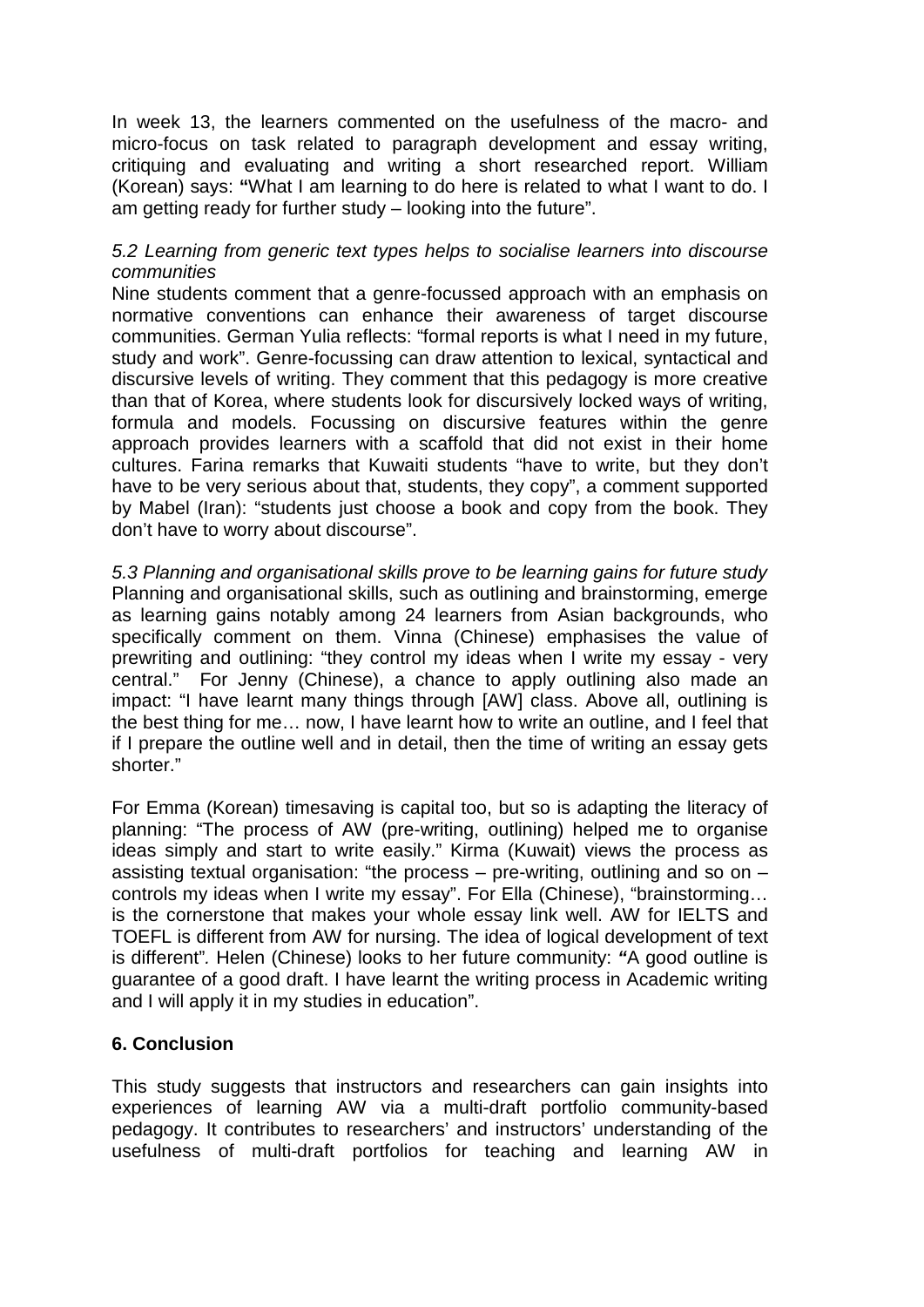undergraduate EAL programmes by instantiating those aspects of learning directly related to learners' desired future and imagined discourse communities.

To answer our research question on how academic writing programmes can use both portfolio assessment and emerging understandings about the importance of discourse community and imagined communities to target participant needs, our project concludes that first-year degree level adult learners report a number of advantages of learning by portfolio, one of which relates to the benefits of the production of text types characteristic of the students' imagined communities. Besides, learners report increased students' imagined communities. Besides, understanding of discursive and generic features of academic texts necessary for participating in their future discourse communities. They report developments in embedded literacy skills contributing to socialising them into genres. Further, learners report on the role of and their progress in applying the situated literacies of planning and organising a text as a gain for achieving success in their future destinations.

Portfolios enhance learners' understanding of academic writing as the sociallysituated process Gee (1996) describes, involving them in language socialisation (Duff & Hornberger, 2008). We therefore conclude that multi-draft portfolios within a communities-focussed, genre-oriented approach to tertiary AW is an effective teaching, learning and assessment tool.

### **7. References**

- Abasi, A. R., Akbari, N. & Graves. B. (2006). Discourse appropriation, construction of identities, and the complex issue of plagiarism: ESL students in graduate school. *Journal of Second Language Writing, 15,* 102-117.
- Adamson, H. (1993). *Academic competence: Theory and classroom practice: Preparing ESL students for content courses.* White Plains, NY: Longman.
- Anderson, B. (1983). *Imagined communities: Reflections on the origin and spread of nationalism.* New York, NY: Verso.
- Andrew, M. (2005). Marking for process, self-reflection and autonomy: Designing item specifications for business writing. *The TESOLANZ Journal, 13*, 57-75.
- Borg, E. (2003). Key concepts in ELT: Discourse community. *ELT Journal, 57*  (4), 298-340.
- Brice, C. (2005). Coding data in qualitative research. In P. Matsuda & T. Silva (Eds.). *Second language writing research* (pp.159-175). Mahwah, NJ: Lawrence Erlbaum.
- Brown, H. D. (2002). English language teaching in the "post-method" era: Toward better diagnosis, treatment and assessment. In J. C. Richards & W. Renandya (Eds.). *Methodology in language teaching: An anthology of current practice* (pp.8-18). Cambridge: Cambridge University Press.
- Burns, R. B. (2000). *Introduction to research methods.* Sage Publications.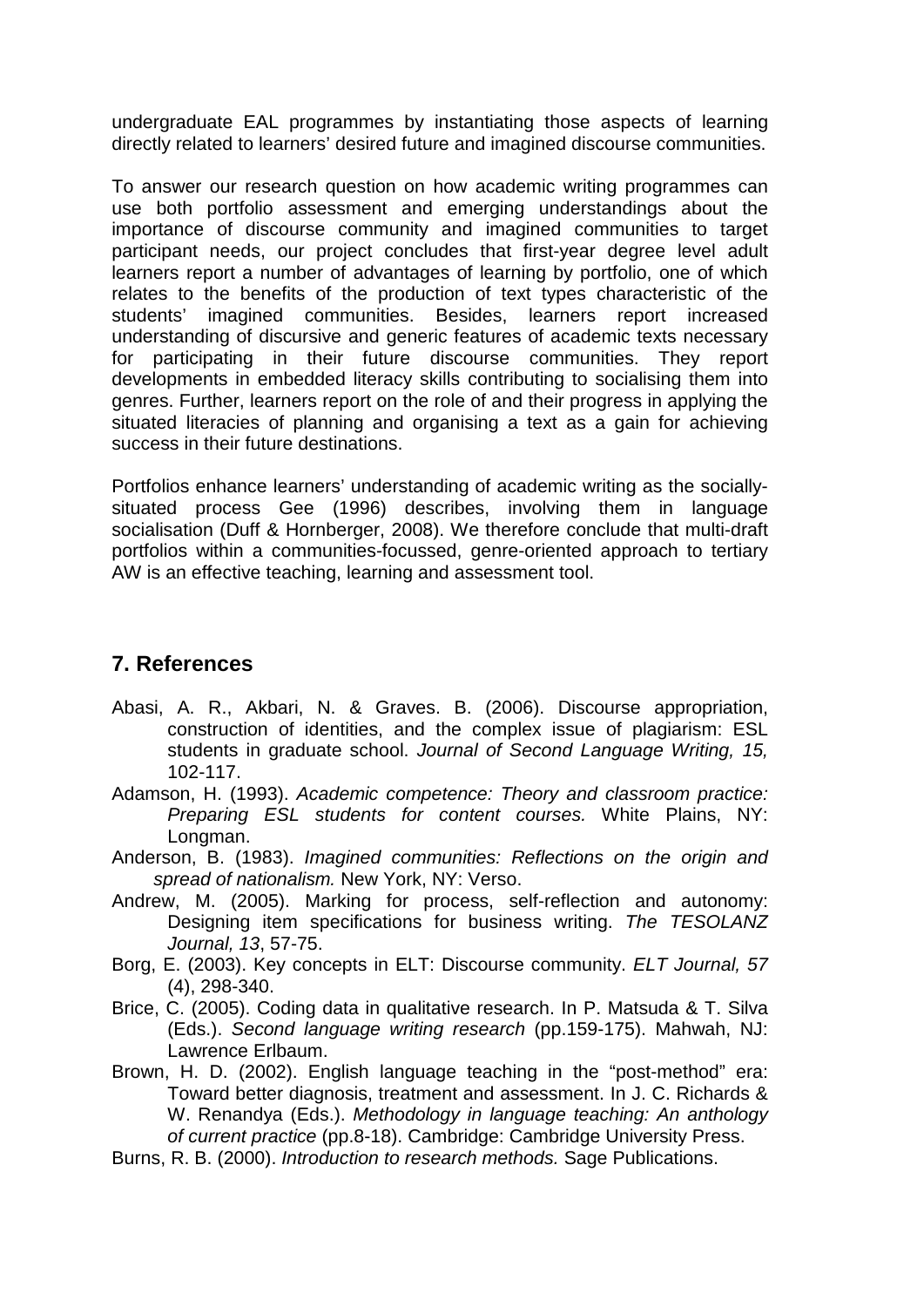- Canagarajah, S. (2001). Addressing issues of power and difference in ESL academic writing. In J. Flowerdew and M. Peacock (Eds.). *Research perspectives on English for academic purposes.* Cambridge: Cambridge University Press, 117-131.
- Canagarajah, S. (2002). *Critical academic writing and multilingual students.* Ann Arbor: University of Michigan Press.
- Casanave, C. (2004). *Controversies in second language writing: Dilemmas and decisions in research and instruction.* Ann Arbor: University of Michigan Press
- Clark, I. (Ed.). (2003). *Concepts in composition: Theory and practice in the teaching of writing* (pp.141-160). Mahwah, NJ: Lawrence Erlbaum Associates.
- Cotterall, S. & Crabbe, D. (Eds.). (1999). *Learner autonomy in language learning: Defining the field and effecting change.* Frankfurt: Peter Lang.
- Duff, P. & Hornberger, N. (Eds.). (2008). *Encyclopedia of Language and Education. Volume 8: Language Socialisation. New-York: Springer.*
- Farr, F. (2003). Engaged listenership in spoken academic discourse: The case of student-tutor meetings. *Journal of English for Academic Purposes, 2*  (1). 67-85.
- Ferenz, O. (2005). EFL writers' social networks: Impact on advanced academic literacy development. *Journal of English for Academic Purposes, 4* (4), 339-351.
- Ferris, D. (2005). Teaching students to self-edit. In J. C. Richards & W. Renandya (Eds.). *Methodology in language teaching: An anthology of current practice* (pp.328-333). Cambridge: Cambridge University Press.
- Ferris, D. & Hedgcock, J. (2005). *Teaching ESL composition: Purpose, process*  and practice (2<sup>nd</sup> ed.). Mahwah, NJ: Lawrence Erlbaum Associates.
- Flowerdew, J. (1993). An educational, or process, approach to the teaching of professional genres. *ELT Journal, 47* (4), 305-316.
- Flowerdew, J. (2000). Discourse community, legitimate peripheral participation, and the non-native-English-speaking scholar. *TESOL Quarterly 34* (1), 127-150.
- Gee, J. (1996). *Social linguistics and literacies: Ideology in discourses (2nd ed.).* London: Taylor & Francis.
- Glaser, B. G. & S. Strauss (1967). *The discovery of grounded theory: Strategies for qualitative research.* New York: Aldine.
- Grabe, W. & Kaplan, R. (1996). *Theory and practice of writing.* London: Longman.
- Granville, S. & Dison, L. (2005). Thinking about thinking: Integrating selfreflection into an academic literacy course. *Journal of English for Academic Purposes. 4*(2)*,* 99-118*.*
- Hamp-Lyons, L. (2006). Feedback in portfolio-based writing courses. In K. Hyland & F. Hyland (Eds.). *Feedback in second language writing: Contexts and issues* (pp.140-161). New York: Cambridge.
- Hamp-Lyons, L. & Condon, W. (2000). *Assessing the portfolio: Principles for practice, theory and research.* Cresskill, NJ: Hampton Press.
- Hinds, J. (1987). Reader vs. writer responsibility: A new typology. In U. Connor & R. Kaplan (Eds.). *Writing across languages: Analysis of L2 text*  (pp.141-152). Reading, MA: Addison-Wesley.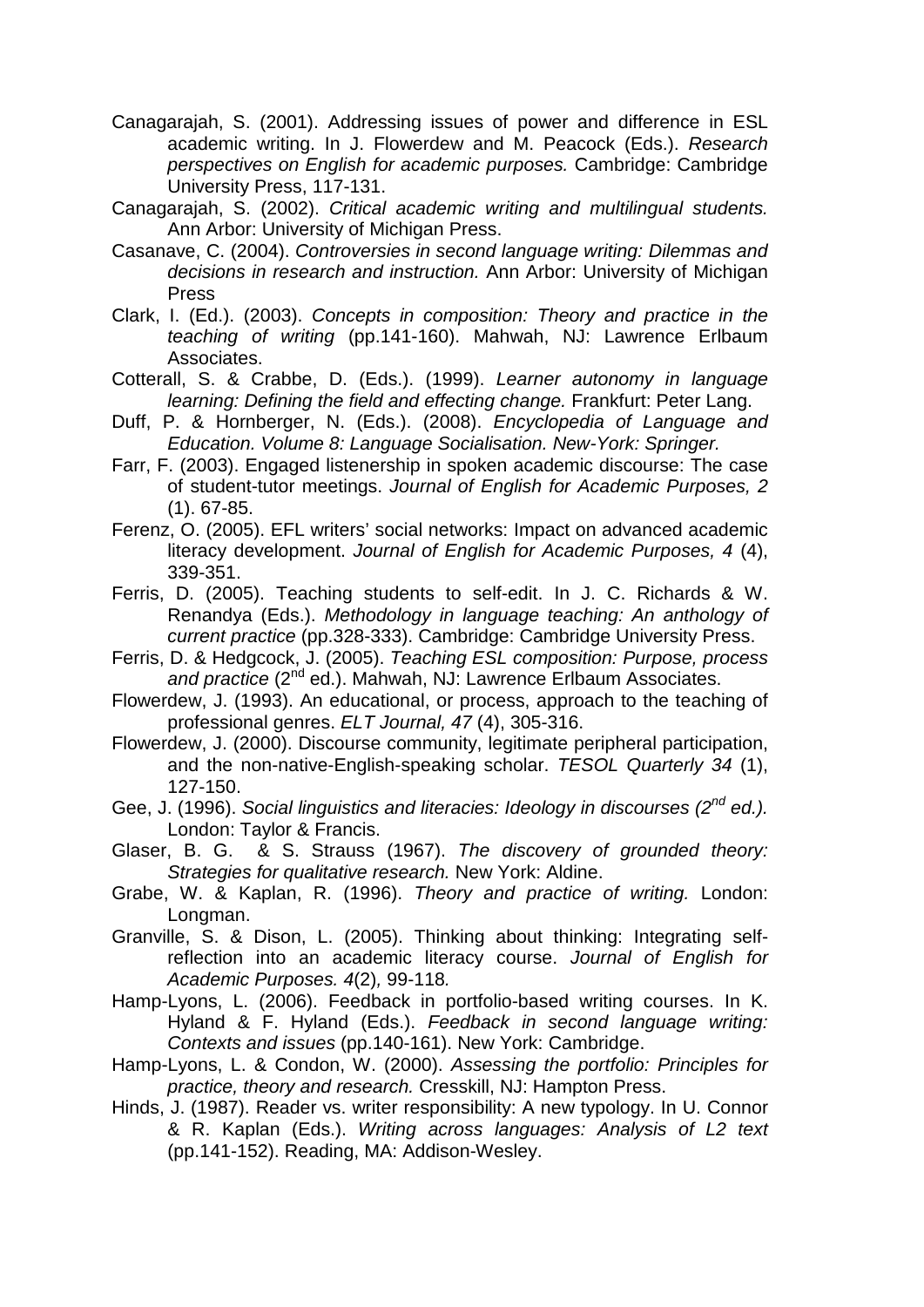Hyland, K. (2000). ESL writers and feedback: Giving more autonomy to students. *Language Teaching Research, 4*(1)*,* 33-54.

Hyland, K. (2003). Genre-based pedagogies: A social response to process. *Journal of Second Language Writing, 12,* 17-29.

Hyland, K. (2005). *Genre and second language writing.* Michigan: The University of Michigan Press.

Hyland, K. & Hyland, F. (Eds.). (2006). *Feedback in second language writing: Contexts and issues.* Cambridge, UK: Cambridge University Press.

- Johns, A. (1995). Teaching classroom and authentic genres: Initiating students into Academic cultures and discourses. In D. Belcher & G. Braine (Eds.). *Academic writing in a second language: Essays on research and pedagogy* (pp.277-292). Norwood, N.J.: Ablex
- Johns, A. (1997). *Text, role and context: Developing academic literacies.* New York: Cambridge University Press.
- Kanno, Y. & Norton, B. (2003). Imagined communities and educational possibilities: Introduction. *Journal of Language, Identity and Education, 2*  (4), 241-249.
- Kathpalia, S. & Heah, C. (2008). Reflective writing: Insights into what lies beneath. *RELC Journal, 39* (3), 300-317.
- Katznelson, H., Perpignan, H. & Rubin, B. (2001). What develops along with the development of second language writing? Exploring the "byproducts". *Journal of Second Language Writing,* 10, 141-159.
- Keck, C. (2006). The use of paraphrase in summary writing: A comparison of L1 and L2 writers. *Journal of Second Language Writing, 15* (4), 261-78.
- Kim, Y. & Kim, J. (2005). Teaching Korean University writing class: Balancing the process and the genre approach. *Asian TEFL Journal, 7* (2), article 5, 1-15.
- Lam, R. & Lee, I. (2009). Balancing the dual function of portfolio assessment. *ELT Journal, 64* (10), 54-64.
- Leki, I. (2006). "You cannot ignore": L2 graduate students' response to discipline-based written feedback. In K. Hyland & F. Hyland (Eds.). *Feedback in second language writing: Contexts and issues* (pp.266 - 287). Cambridge: Cambridge University Press.
- Lucas, R. (2008). A study of portfolio assessment as an effective student selfevaluation scheme. *The Asia-Pacific Education Researcher, 16* (1), 23- 32. .
- Murphey, T., Chen, J. & Chen, L. (2005). Learners' constructions of identities and imagined communities. In P. Benson & D. Nunan (Eds.). *Learners' Stories: Difference and Diversity in Language Learning (pp. 83-100).* Cambridge, UK Cambridge University Press.
- Murray, D. (1992). Collaborative writing as a literacy event: Implications for ESL instruction. In D. Nunan (Ed.), *Collaborative language learning and teaching* (pp.100-117). Cambridge, UK: Cambridge University Press.
- Murray, D. (1994). Using portfolios to assess writing. *Prospect: A journal of Australian TESOL, 8* (2), 56-70.
- Norton, B. (2000). *Identity and language learning: Gender, ethnicity, and educational change*. London: Longman.
- Norton, B. & Gao, Y. (2008). Identity, investment, and Chinese learners of English. *Journal of Asian Pacific Communication*, *18* (1), 109-120.